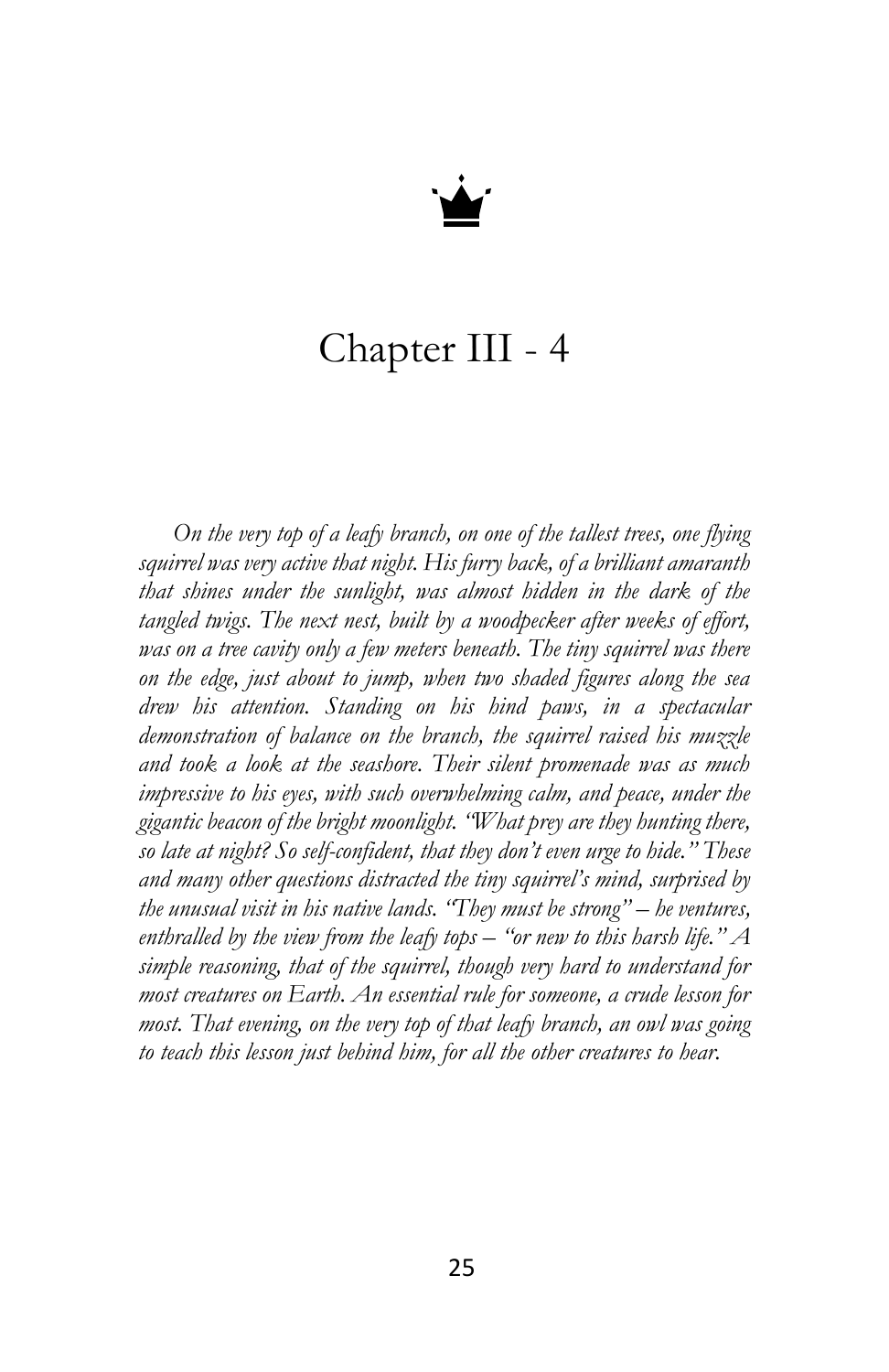"Did you hear that scream?" – said Ujana, turning left towards the forest.

"Yes, must be some little bird on one of those trees... So, what did you say about your friends?"

"That they'll be envious when I tell them. It's so cool here!"

"Yeah, definitely" – you sigh, looking at the incoming dark clouds – "or maybe no one will trust you, can you imagine? You go to school and no one believes it: what would you do then?"

"Really, do you think it can happen?" – asks the child.

"Of course! Would you trust someone saying 'Hey guys, this summer I walked in the forest at night and... guess what? I even met a stranger on the beach, we talked the whole time about this and that and it was so cool!'"

"Uh, right, could be. But at least *you* will believe me!"

"Me? Who knows! What if we don't meet anymore?"

"What? I already decided that you'll be my best friend when we go back home! Don't you want to be friends?" – he murmurs, with growing disillusion.

"Oh boy, of course. I was only kidding you!"

"Ah... I thought you were angry and didn't want to..."

"How! We're just joking... Who's boring then, me?"

"No no, you're not boring! I was only... nervous. Sorry."

"Don't worry, come on, I'm still joking" – a tiny bird flies on the trees, distracting you both for a second – "Look at the moon, U, it's so yellow... When it rains, the sky takes such a beautiful shade... breathtaking, isn't it?"

 $(0, 0)$ 

"I see, all right. Anyway, my bike is over there." – you point at a narrowing in the vegetation, behind a dune – "Wait for me a moment, I'll be back in a minute."

"OK OK, I'll stay here." – he replies – "Come soon, please."

The child was distinctly calmer now, after that short talk and a walk together. 'How lucky' you think, turning your back to him,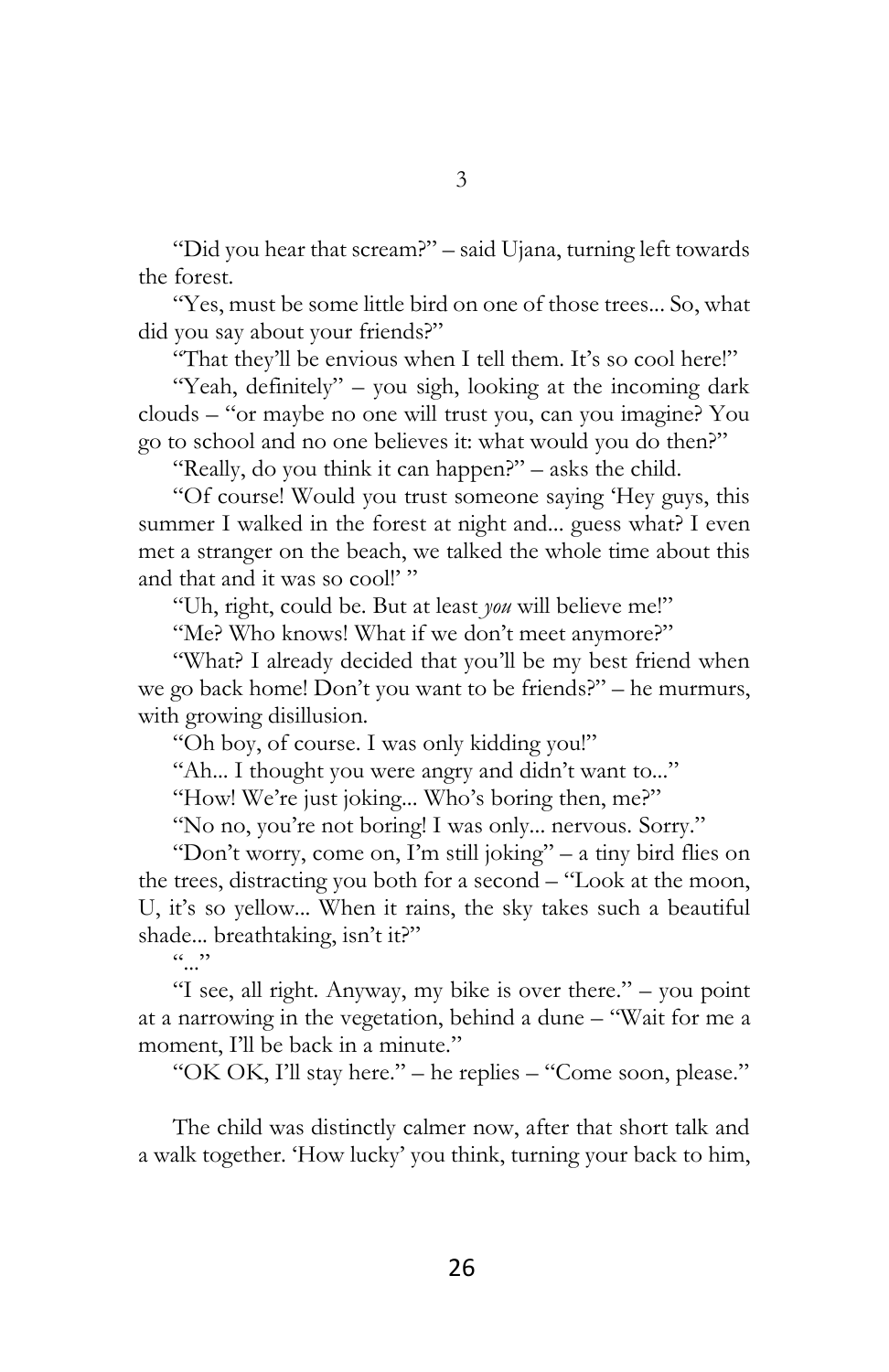considering the fear and the situation. The night was still young, but everything looked much easier in that condition.

A few meters after, your bare feet left the wet sand to reach the small, natural path you took that evening. Everything was just as you remembered, except for the scary narrow threshold of the forest: inadvisable for you to step inside, even with a flashlight, let alone bringing the child with you. You distract your look from the doorway to the old, rusted metal of your bicycle. The seat and the handlebars were still covered by tiny raindrops, as they were also all the leaves and branches in the surrounding. With a rapid tug, you tear off the bike from the hollow of the trunk, making a chilling rain spray fall from the treetops. Fresh rivulets of water flow down across your face, carrying a tiny pine needle that ran aground on your lips. You look down to your clothes, with genuine surprise and embarrassment. "What a shame!" – you think, tempted to turn and check if the child had seen it.

A few seconds later, the wet branches had ceased to oscillate: you shake the drops off at your best, which, in the end, were quite pleasant with the breeze. Yet, despite the nice and evocative atmosphere, a few hushed, unfamiliar sounds from the trees suggest nothing pleasant to your vivid imagination. Reluctantly, still bent on the bike with both hands onto the handlebars, you raise your look towards the dark woods. Also your ears, numbed by years in a metropolis, focused on the green nearby and on the distant depths of the forest but, all around, they assure, there was nothing more. Just a deep silence. A wonderful, nocturnal silence.

Time had come, then, to hide the embarrassment and return to Ujana: after all your motivating speeches, indeed, that feeling was really inappropriate. You reorient the bicycle towards the sea, eager to find him happy and distracted. A hope that turns rapidly into a chill of terror, as you find no trace of the child.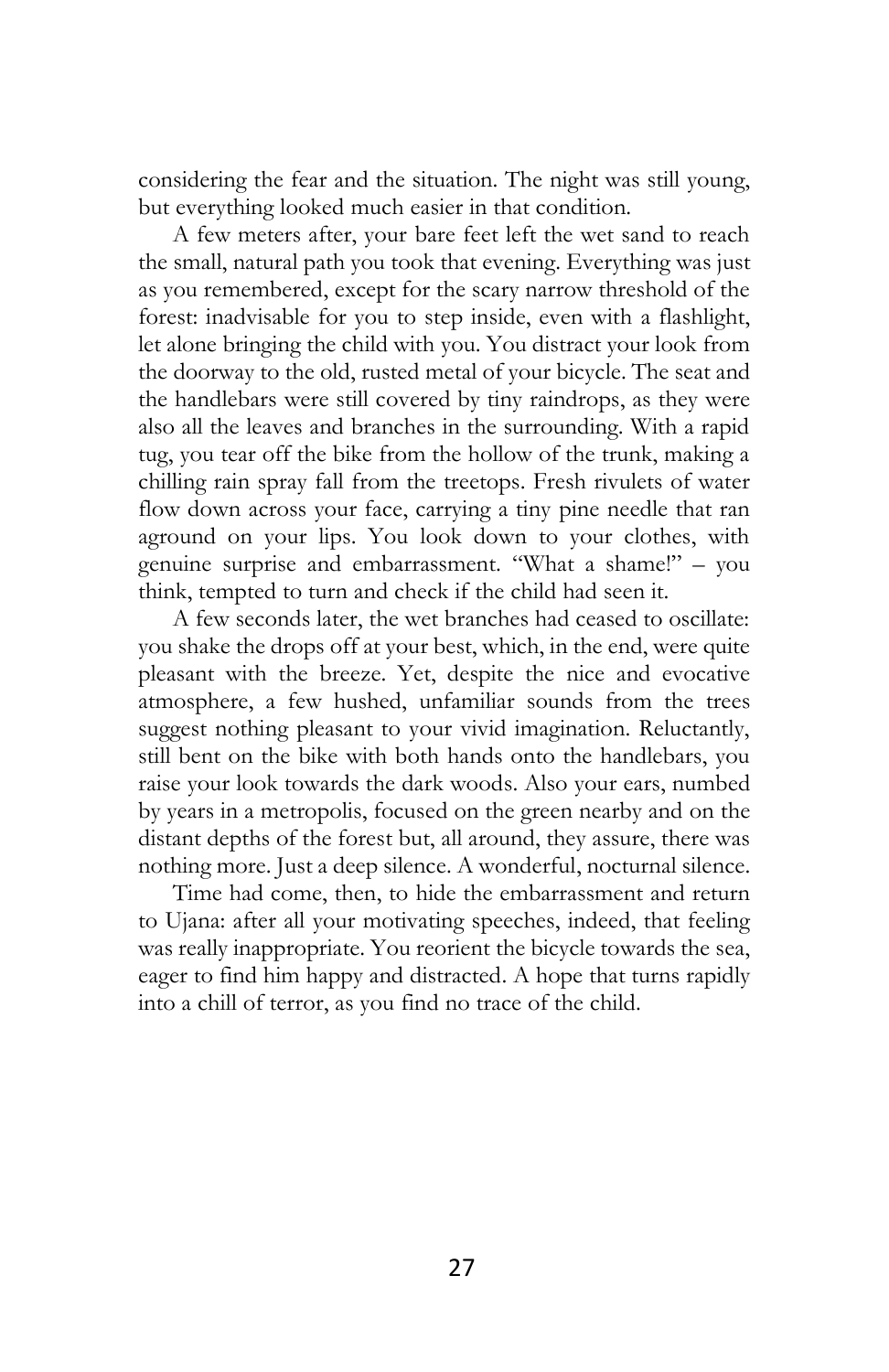Moon must have truly admired the scene from behind the clouds, since it raises higher and higher to enjoy it. Illuminated by the moonlight, the atmosphere on the shore grows differently instead. You leave the bicycle between the bushes and frantically search the shore for any sign of the child... in vain. Vanished. You run back to the water where you left him, no more than a few minutes before, retracing the tract along the sea until the point where you met. Empty. You turn on the other side, wondering if he had ever listened to your words, but no sign on the shore... nor in the dense vegetation nearby. Far away, at least the moon seems to return your attention from the sky.

You were about to lose any hope when, all at once, Ujana shows up from the background: an imperceptible spot in the dark, on a distant dune with an outcrop of rock, looking far behind you.

"U! What the... come here!" – you shout, torn up.

From far, the child turns his look to you, to ensure that he heard it, and continues to stare at some faraway landscape behind. Still standing on the top, irritating and with no sign of yielding... but it did relieve you that he was fine. You take a deep breath and cover the distance, traversing the beach until that high dune.

"Where... are you crazy?" – you ask, panting nervously.  $(0, 0)$ "Hey! Did you hear me? You promised to wait!" "Shh. Look..." – he replies softly, without distracting his eyes.

You turn, trying to understand what was all about. Before you, only the usual landscape of the night seashore, with the waves and the stars and the dense vegetation: nothing interesting to catch your attention, though majestic to your heart, unused to such splendor.

"What's there? I don't understand what's going on here."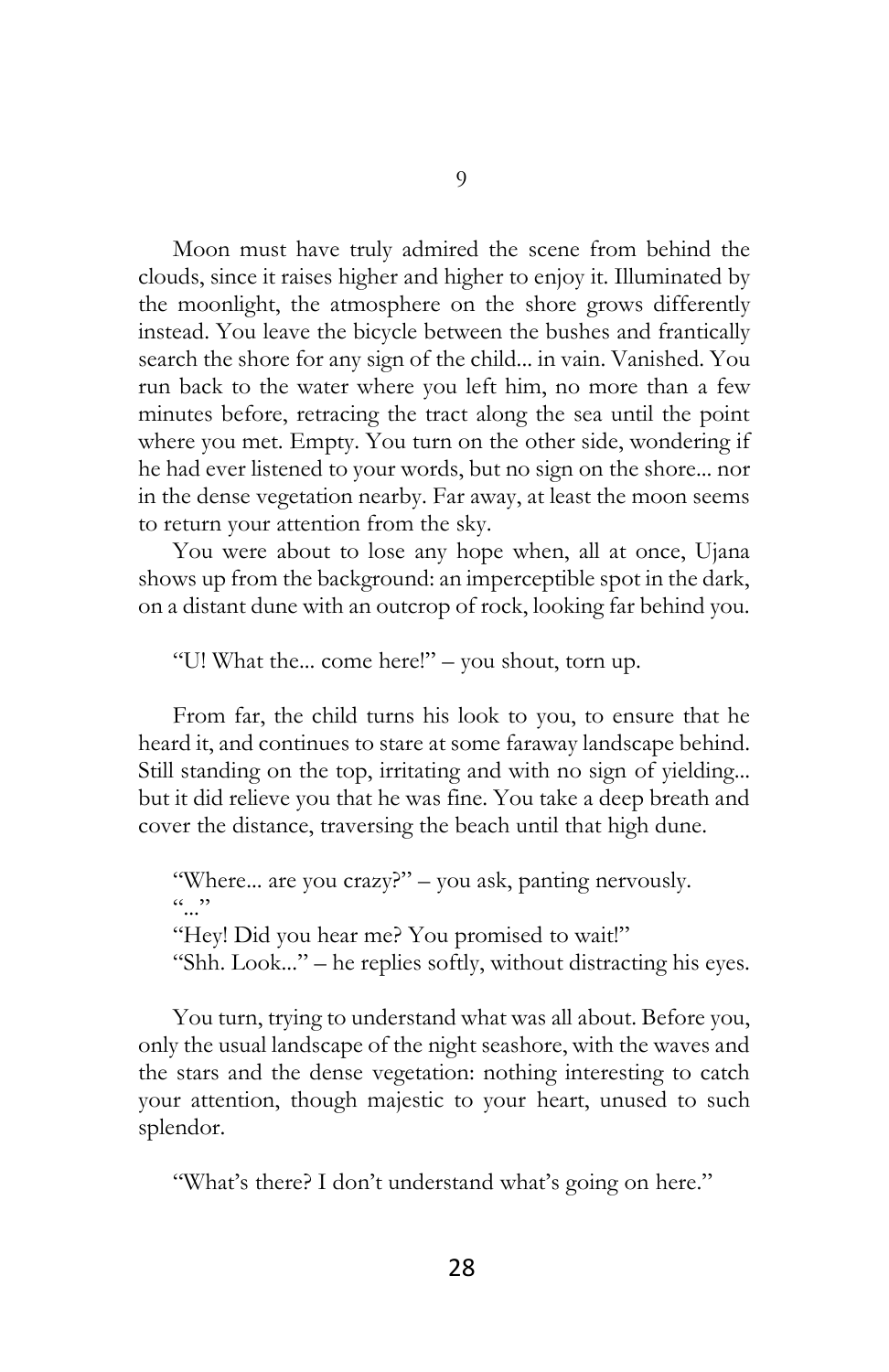"Look... on that hill, over there, very high."

It takes a few seconds to find something unusual to draw your focus, faraway up on a round hill: something more than the nearly black profiles on the background. There, on one of the highest hills, you indeed see some trembling lights of a warm yellow. Very tiny but distinct, now that you found them.

"What is that?"

"I don't know. Someone turned on some lights, it seems."

"Lights..." – you whisper – "and why are they so interesting? They're barely visible."

"Because I don't remember them."

"So what?" – you pause for a moment – "You made me scare without a reason: they can be everything, you can't know all the streetlamps in the area. Let's move on, please."

"Well, actually I do" – he murmurs, absorbed by the view. "What? You see that I'm not up to play now."

 $(0, 0)$ 

"Hey, are you OK?"

"Yes. That is my place."

A deep silence falls on the dune, pervading the air for a very long moment.

"That's the hill I was talking about, when we met."

You take your time to think, making it manifest that, finally, you remember the conversation and that you do understand.

"That's great, it means your family is waiting for you!" – you shout – "They turned them on to help you find the way in the night. Sounds great, it's a good idea!"

"Yeah, but I'm here, far. I cannot go there."

"We'll find it; we'll find a way, don't worry. I'm sure that your mother turned them on and your father is waiting for you at the lighthouse. Trust me!"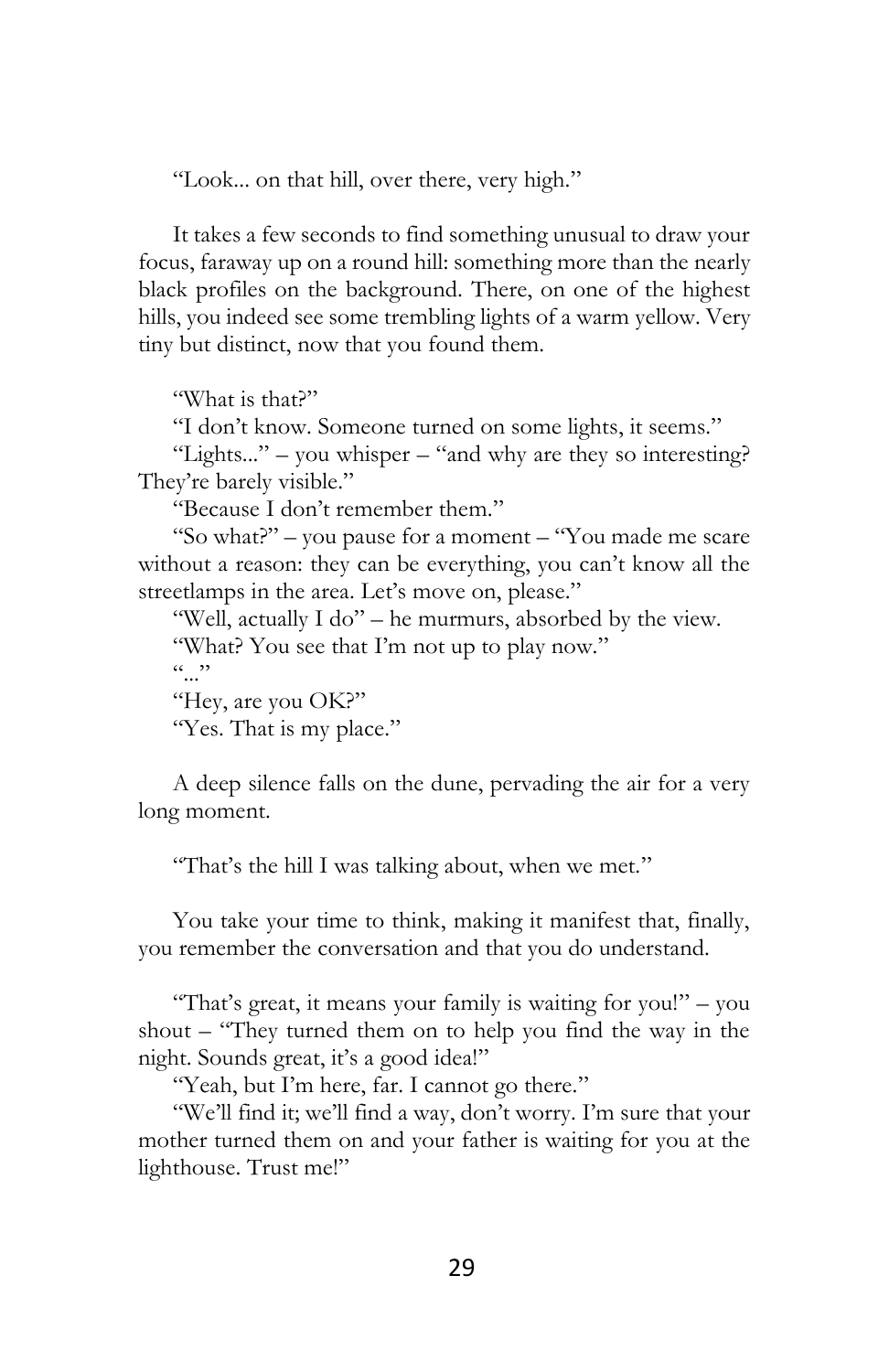$\cdots$ "So, shall we? The earlier we go, the earlier we return home." "Yes, let's go..." – he murmurs, still looking back at the hill.

The high dune was unexpectedly hard to climb down, now that you put your mind on it. Ujana didn't find any difficulties instead, jumping and crawling like a little monkey. Nostalgically, you remember all those years when everything was just a game, while now it takes the best of your balance to bounce through the bushes... eventually falling down, hands in the sand. Ujana hops to give a hand, warmly welcome in that moment.

"Thanks! So, ready?"

"Yeah, ready!" – he answers, before jumping on a long line of imaginary stones, pointing directly to the water.

"Hey... wait for me!" – you shout, laughing at the show.

"So slow... come on, let's go let's go!"

The spectacle of Ujana playing was truly gratifying, with his little, vivacious shape on the dark blue sky. You were optimistic about the plan but seeing him happy was simply another story.

You had already walked a good distance when another fresh breeze shakes the land, with a delicate taste of salty water. The path has slightly turned left, revealing a whole new landscape that hides the hills far behind. Still no sign of the lighthouse, though.

"... and this is how I learnt to swim!" – says Ujana, concluding his long story of past adventures, full of anecdotes and memories.

"That's so cool! That was awesome, must have been too fun with your friends!"

"Yes yes, that was incredible, we had so much fun that week at the lake." – he sighs – "I still remember it like it was yesterday. I wish I could go back to those days, I miss them so much!"

"I can believe it, and that story was too fun! I wish I had friends as crazy as them! Are they also your classmates?"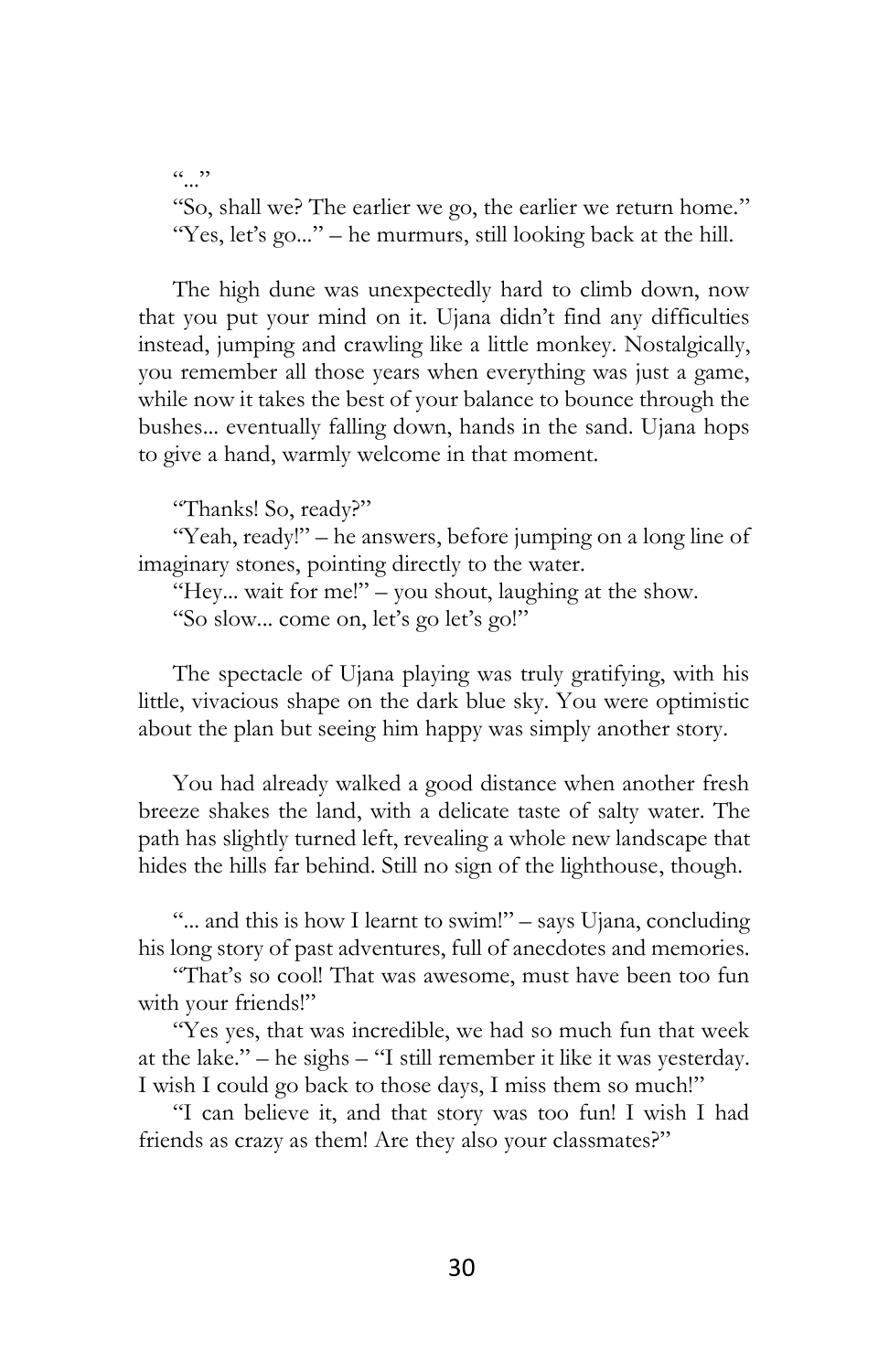"Some yes, especially my favorite, others no... like that older child, you remember... but we all live there, in the same town."

"Cool, it's a great luck to grow up with such friends."

"Yes, I'm very happy. I miss them... They don't live close by but, every time we can, we meet and play until it's late. I'm eager to meet them tomorrow and tell about you and this evening."

"Nice! At least you can meet often, that's great" – you add – "By the way, is your school the one with pink walls, close to the main square, with a very big garden on the back side?"

"Yes, that one! Why do you know it?"

"Oh, actually I don't. I just saw it today walking in the center."

"Ah, right, of course" – he laughs – "there's only one school in town! It was not too difficult to guess!"

"Hehe, you see, I'm not a magician."

"That was fun in fact, you surprised me!" – he admits, still laughing – "And why were you in the center today? You're not from this area, are you?"

"No, I'm not. I came only for the historical reenactment. I guess you've been there too this morning." – you smile, scanning his well-finished clothes – "How did you like it? I think it was awesome, especially the last part."

"Me? No, unfortunately no" – he replies – "what a pity I missed it. I was all the time with my dad this morning, we didn't have the chance to visit the town. What did you see there?"

"Oh, so many things! People were dressed like you, with ancient costumes. There were knights, damsels, acrobats, huge standards everywhere, shows, choirs: beautiful, I loved it."

"Cool! I'm glad you liked it! The town is small but these events are fantastic. You know, once when I was younger I participated in one of these parades! I rode a horse with my mom, all the way through the town: you should have seen us!"

"That's so nice, you even ride horses then!"

"Ride? Maybe, I can ride a little but not too well. I did it a few times but I'm scared when they're big. Who knows what... ah..." – he leaps up, turning back to you.

"Hey, what, all OK?"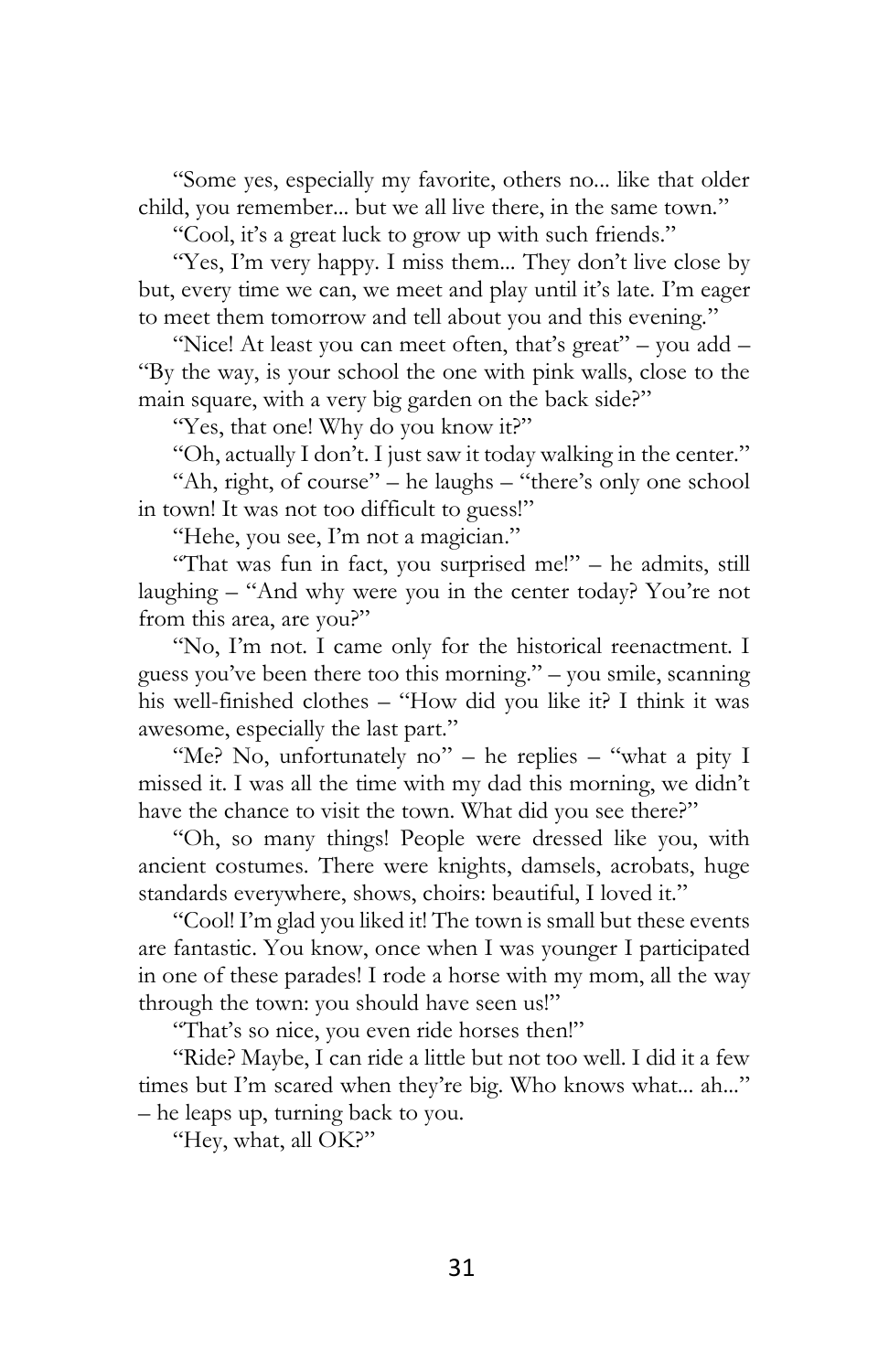"Nothing. I just thought you wanted to take the bicycle... Why did you change your mind in the end?"

"The bike..." – you stop – "damn, the bike."

8

A long silence falls again on the shore, as you stare at some random point on the water, trying to work out the issue. Ujana looks back at you, aware of the situation, waiting for a response.

"Yes, I forgot it" – you admit – "When I turned I didn't find you, I got scared and... I'm sorry, I don't know what to say."

"I see, don't worry. Do you want to take it?"

"I'd rather continue but I cannot leave it there. I need it to go back home and I'd rather not return here for that."

"But we can bring you home tomorrow."

"Maybe... thanks, but I don't know what else I left when I ran away. There are important things with it that..."

"No one will come here, no worry, but if you want just go."

"Maybe. I could go and... wait, no, no way" – you mumble – "You should come with me then..."

"Me? You mean, until that point where we... stopped?" "I guess so, yes..." – you reply, desolate.

Whether everything would really go well or not, some doubts start growing in your mind: everything looks surreal and you have nothing concrete to help your decisions. A lost child in the night, under your own responsibility, on the edge between an incredible luck and a cynic misfortune. In any case, it feels frustrating to lose time for your mistake. "But was it really mine, or just his childish behavior?" As you search for an answer, soft waves on the shore kept undoing the situation, swallowing the steps of the human error in the unperturbed immensity.

Nevertheless, Ujana was very sensible to spend this time for that without additional stress. Walking fast and resolute, it does not take much to spot the high dune where you left it.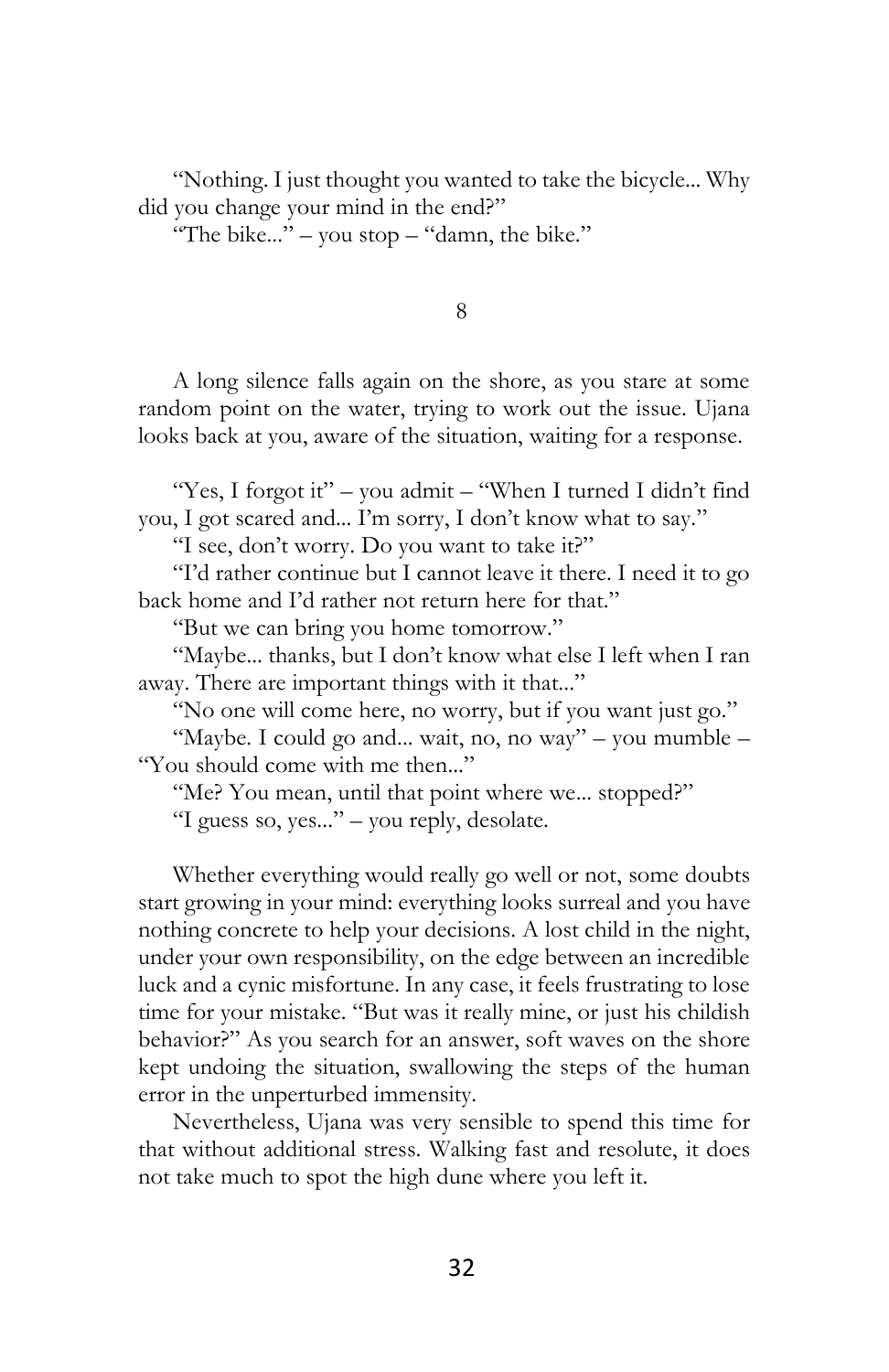"OK, I'm going to take it, will you wait for me here this time?"  $"Yes."$ 

"Hey, did you hear me?" – you ask embittered.

 $(0, 0)$ 

"Please, what's wrong now?"

"There..." – he looks up to the hills, pensive.

"Where?"

"At my place."

"What?" – you reply hurriedly – "I remember the lights, let's take the bike and we leave, OK?"

"OK but take a look please: they moved..."

This was unexpected indeed. Yet, you fail to find a good point of reference in the open landscape.

"Sorry, to me it all looks the same. Are you sure you're not confused? It's far and it's dark, it's easy to..."

"Yes I am" – whispers the child.

"OK, so streetlamps moved, lights, whatever... Maybe your relatives just changed their position... Is this a problem?"

"It's not a problem but it's... strange. Look, it seems they're much higher than before."

"Higher, you mean on the hill? Maybe but what's the matter?"

"That the road with the gate is down under. On the other side there is nothing."

"So why worry?" – you reply confidently – "Since you know the way home, they put them where it's harder to walk. I'm sure they will put others also at the entrance, later."

"You think? Hmm... it can be, mom is very careful" – he murmurs – "but then why are they moving?"

"Lights, moving?" – you look again at the hill – "I'm sorry, to me they are all still."

"But look better, aren't they all... kind of... vibrating?"

"Vibrating?" – you mumble – "Ah, that can be! Maybe it's an optical illusion, some effect due to the temperature and this mist."

"You think?"